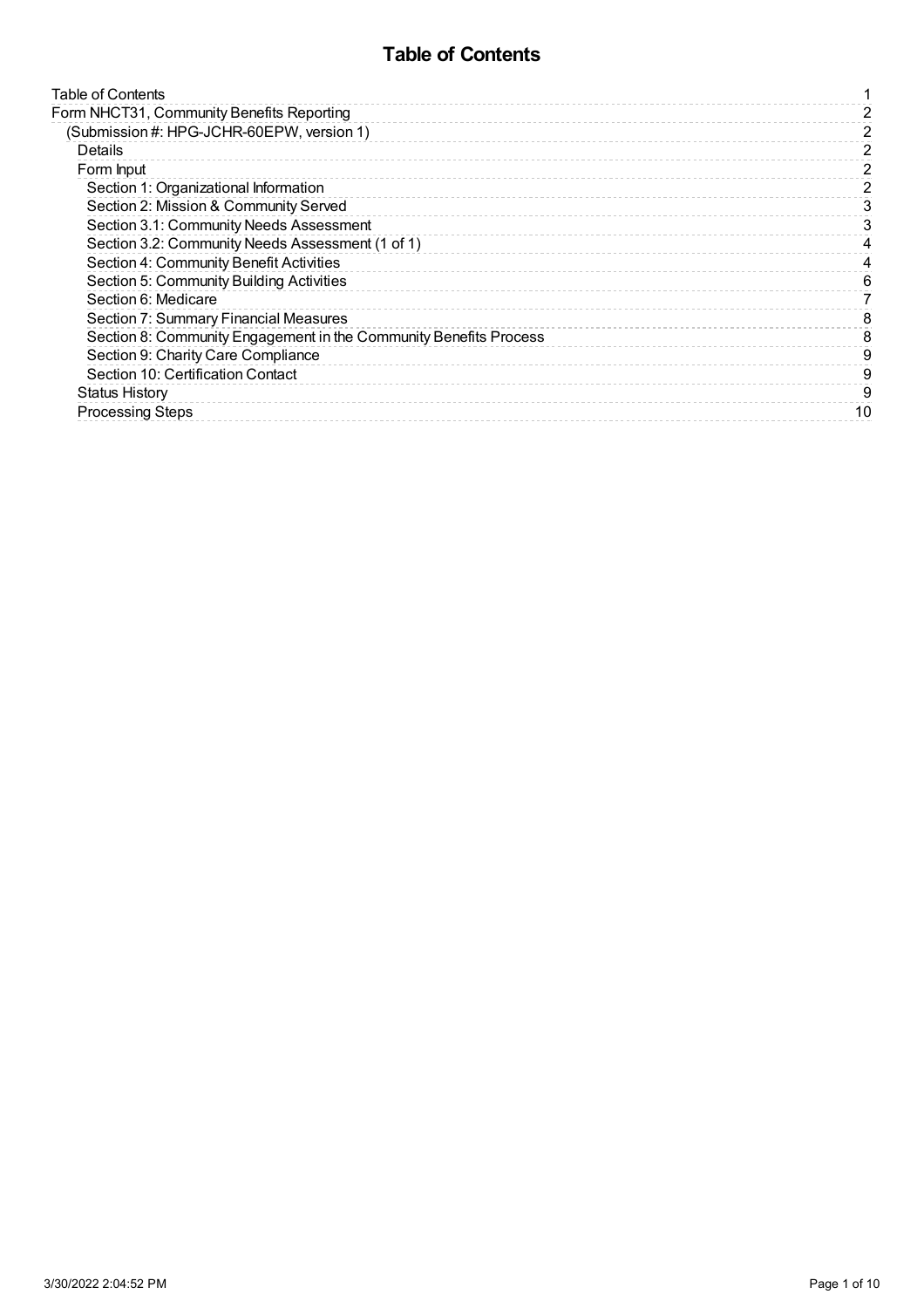# <span id="page-1-0"></span>**Form NHCT31, Community Benefits Reporting**

version 1.14

<span id="page-1-1"></span>**(Submission #: HPG-JCHR-60EPW, version 1)**

## <span id="page-1-2"></span>**Details**

**Submitted** 3/30/2022 (0 days ago) by Julie Ann Reynolds **Alternate Identifier** Cornerstone VNA **Submission ID** HPG-JCHR-60EPW **Status** Submitted

## <span id="page-1-3"></span>**Form Input**

## <span id="page-1-4"></span>**Section 1: Organizational Information**

**For Fiscal Year Beginning** 01/01/2021

**Organization Name** Cornerstone VNA

**Street Address**

178 FARMINGTON RD ROCHESTER, NH 03867

**Federal ID #** 22031026

**State Registration #** 2775

**Website address (must have a prefix such as "http://www."** http://www.cornerstonevna.org

Yes **Is the organization's community benefit plan on the organization's website?**

#### **Chief Executive**

| <b>First Name</b><br>Julie | <b>Last Name</b><br>Reynolds |                  |  |  |  |  |  |  |  |
|----------------------------|------------------------------|------------------|--|--|--|--|--|--|--|
| <b>Phone Type</b>          | <b>Number</b>                | <b>Extension</b> |  |  |  |  |  |  |  |
| <b>Business</b>            | 6033321133                   | 1101             |  |  |  |  |  |  |  |
| Email                      |                              |                  |  |  |  |  |  |  |  |
|                            | jreynolds@cornerstonevna.org |                  |  |  |  |  |  |  |  |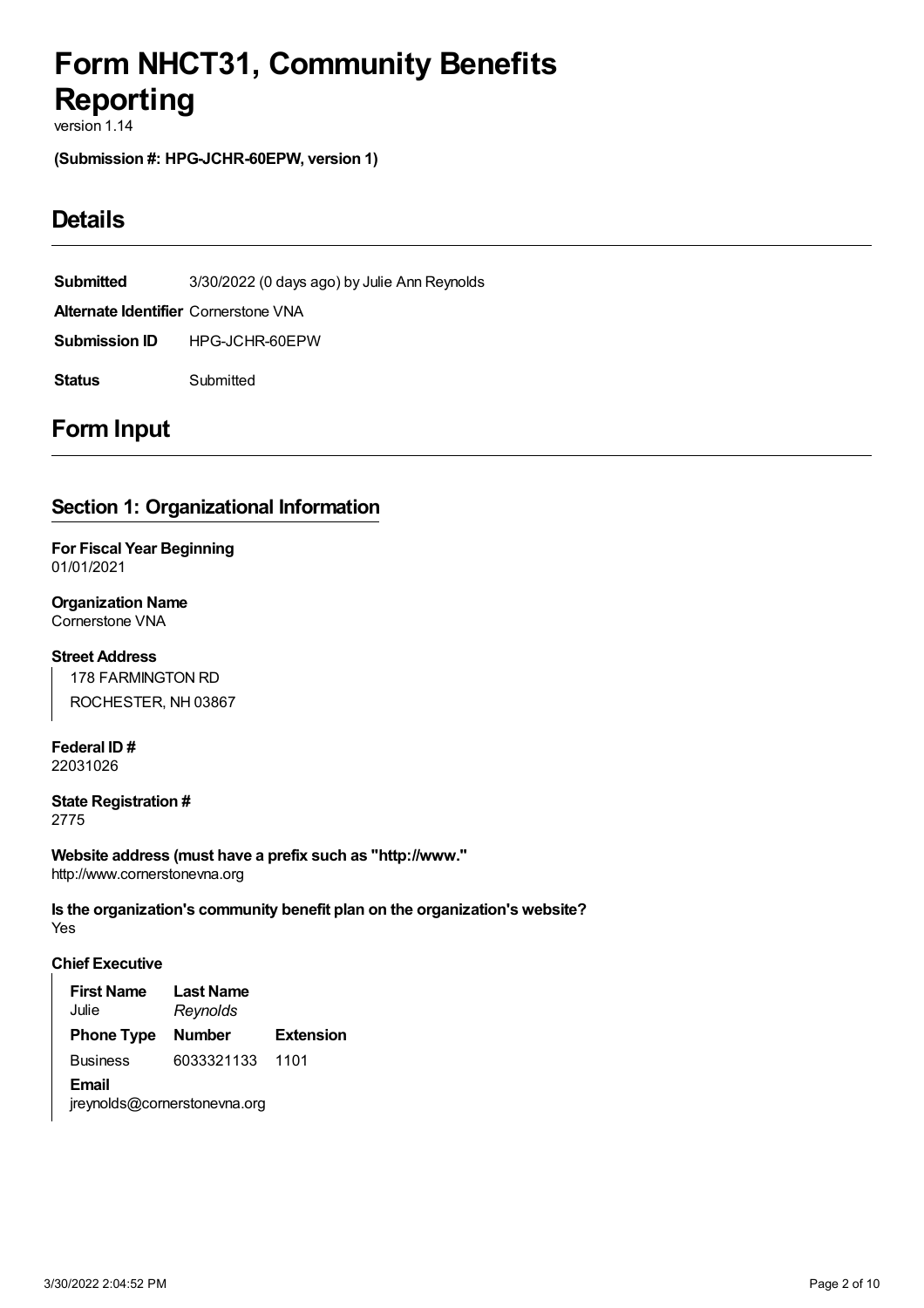#### **Board Chair**

**First Name** Susan **Last Name** *Gaudiello* **Phone Type Number Extension** Business 6033321133 **Email** sgaudiello@cornerstonevna.org

#### **Community Benefits Plan Contact**

| <b>First Name</b><br>Julie | Last Name<br>Reynolds |                  |
|----------------------------|-----------------------|------------------|
| Title<br>CFO               |                       |                  |
| <b>Phone Type Number</b>   |                       | <b>Extension</b> |
| <b>Business</b>            | 6033321133            |                  |
| Fmail                      |                       |                  |

jreynolds@cornerstonevna.org

#### N/A **Does this report include community benefit information for affiliated or subsidiary organizations?**

## <span id="page-2-0"></span>**Section 2: Mission & Community Served**

#### **Mission Statement**

Promote the optimum level of well-being, independence, and dignity of those living in the community by providing trusted, compassionate and expert care.

## **Has the Mission Statement been reaffirmed in the Past Year (RSA7:32e-I)?**

No

#### **Service Area**

Community may be defined as a geographic service area comprised of the locations from which most service recipients come (primary service area) or a subset of the general population that share certain characteristics such as age range, health condition, or socioeconomic resources. For some trusts, the definition of community may be a combination of geographic service area and a subset of the population within that area. Please include information from the drop down lists and narrative field as applicable to sufficiently describe the community served.

#### **Did the primary service area cover ALL of New Hampshire?**

No

## **Please select service area Counties (NH), if applicable**

Carroll Rockingham **Strafford** Belknap

NONE PROVIDED **Please select service area municipalities (NH), if applicable**

## **Service Population Description**

<Serve the general population>Provide homecare and hospice services to members of the community from birth through end of  $l$ ife.

## <span id="page-2-1"></span>**Section 3.1: Community Needs Assessment**

2019 In what year was the last community needs assessment conducted to assist in determining the activities to be included in the community benefit plan? (Please attach a copy of the needs assessment below if completed in the **past year)**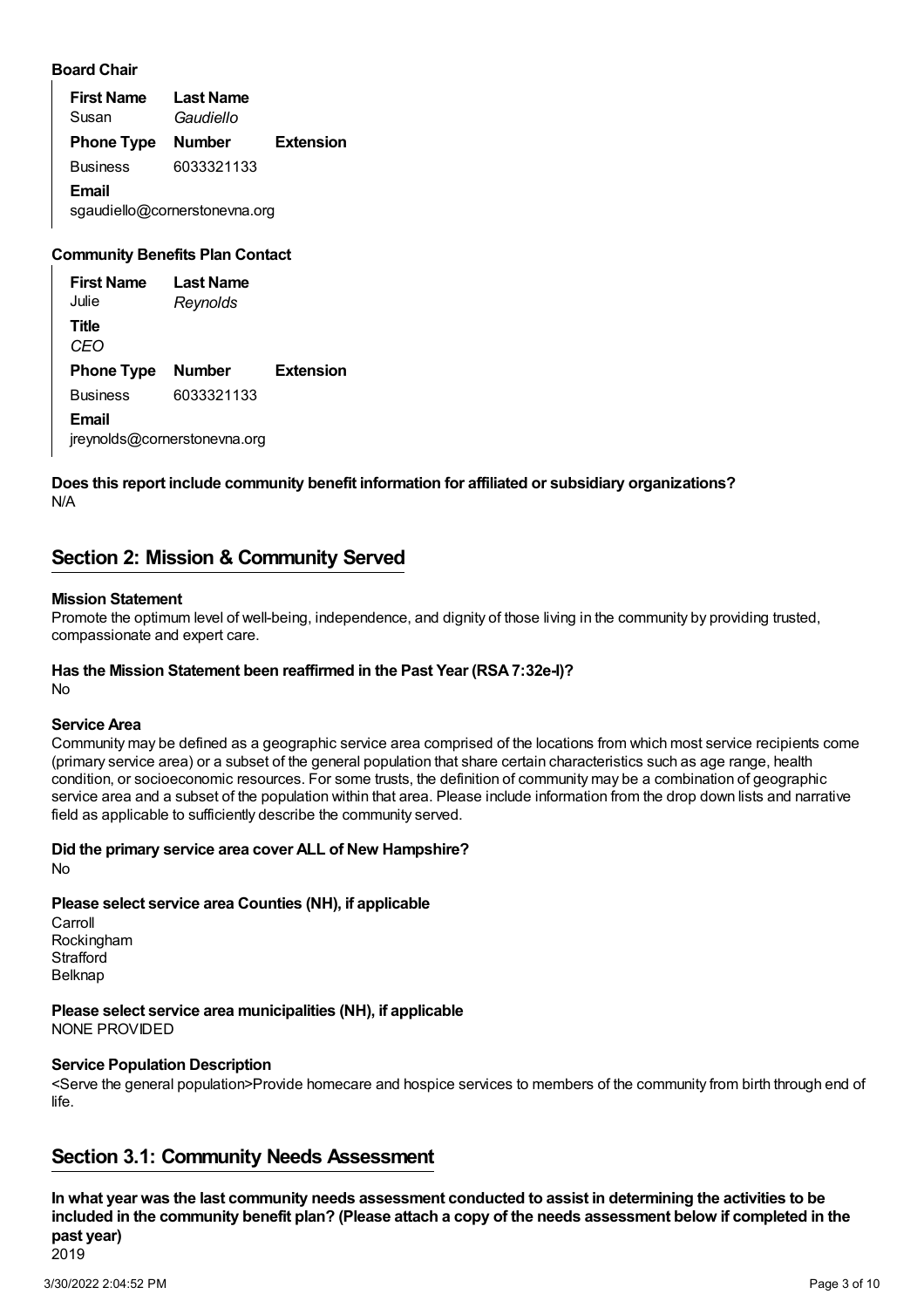#### **Please attach a copy of the needs assessment if completed in the past year**

NONE PROVIDED **Comment** NONE PROVIDED

Yes **Was the assessment conducted in conjunction with other health care charitable trusts in your community?**

## <span id="page-3-0"></span>**Section 3.2: Community Needs Assessment (1 of 1)**

#### **Area of Community Need / Concern**

17. Access to Home Health Care

Yes **Is the need identified in the Community Needs Assessment?**

Yes **Is the need addressed in the Health Care Charitable Trusts Community Benefit Plan?**

#### Please select the applicable Category or Categories of Community Benefit included in your plan associated with this **need.**

A1: Community Health Education A2: Community-Based Clinical Services A3: Health Care Support Services A4: Other Community Health Improvement Services B4: Other Health Professions Education Support C9: Palliative Care C10: Other Subsidized Health Services E3: In-Kind Assistance F7: Community Health Advocacy 1: Financial Assistance 2.1: Medicaid 2.3: Medicare F6: Coalition Building

#### **Brief description of major strategies or activities to address this need (optional)** NONE PROVIDED

## <span id="page-3-1"></span>**Section 4: Community Benefit Activities**

#### **Optional Section 4 completion tool**

An optional MS Excel tool can be used to aid completion of this Section offline. Please click on the "Community Benefits Reporting Tool" link below, this will download the file to a suitable location. Once opened, refer to the "Worksheets" sheet at the bottom of the form. Numbers/dollar amounts can be calculated and will automatically populate into the appropriate fields of the "Section 4" sheet. These numbers can then be entered manually by you in the appropriate fields of this Section 4, below. Community Benefits Reporting [Worksheets](https://www.doj.nh.gov/charitable-trusts/documents/community-benefits-reporting-worksheets.xlsx)

#### **Financial Assistance, Means-Tested Government Programs and Community Benefit Services**

#### **Total Functional Expenses for the Reporting Year (\$)** 16815440

#### **(1) Financial Assistance at cost (if using the optional Excel tool, refer to Worksheet 1)**

| (a) Number of<br>activities or<br>programs<br>(optional) | (b)<br><b>Persons</b><br>served<br>(optional) | (c) Total<br>community<br>benefit<br>expense (\$) | (d) Direct<br>offsetting<br>revenue<br>\$) | (e) Net<br>community<br>benefit<br>$expense$ (\$) | (f) Percent<br>of total<br>expense<br>(% ) | <b>Estimated expense of</b><br>activities projected for<br>the next Fiscal Year (\$) |
|----------------------------------------------------------|-----------------------------------------------|---------------------------------------------------|--------------------------------------------|---------------------------------------------------|--------------------------------------------|--------------------------------------------------------------------------------------|
| <b>NONE</b><br><b>PROVIDED</b>                           | <b>NONE</b><br><b>PROVIDED</b>                | 63615                                             |                                            | 63615                                             | $0.4\%$                                    | 65000                                                                                |

#### **(2) Medicaid (if using the optional Excel tool, refer to Worksheet 3, column A)**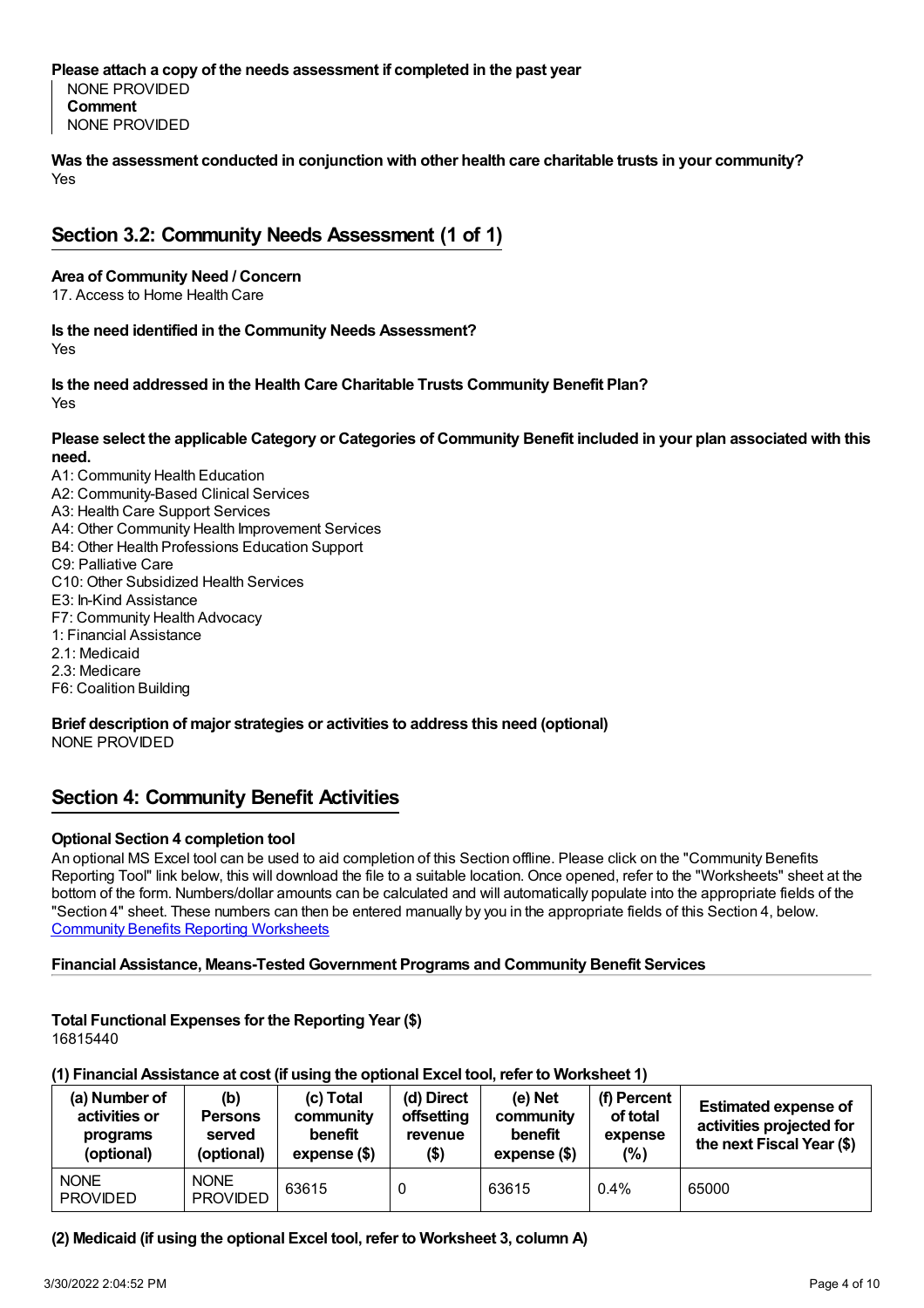| (a) Number of<br>activities or<br>programs<br>(optional) | (b)<br><b>Persons</b><br>served<br>(optional) | (c) Total<br>community<br>benefit<br>expense (\$) | (d) Direct<br>offsetting<br>revenue<br>\$) | $(e)$ Net<br>community<br>benefit<br>expense (\$) | (f) Percent<br>of total<br>expense<br>(% ) | <b>Estimated expense of</b><br>activities projected for<br>the next Fiscal Year (\$) |
|----------------------------------------------------------|-----------------------------------------------|---------------------------------------------------|--------------------------------------------|---------------------------------------------------|--------------------------------------------|--------------------------------------------------------------------------------------|
| <b>NONE</b><br><b>PROVIDED</b>                           | <b>NONE</b><br><b>PROVIDED</b>                | 691015                                            | 402577                                     | 288438                                            | 1.7%                                       | 290000                                                                               |

#### (3) Costs of other means-tested government programs (if using the optional Excel tool, refer to Worksheet 3, column **B)**

| (a) Number of<br>activities or<br>programs<br>(optional) | (b)<br><b>Persons</b><br>served<br>(optional) | (c) Total<br>community<br>benefit<br>expense (\$) | (d) Direct<br>offsetting<br>revenue<br>(\$) | $(e)$ Net<br>community<br>benefit<br>expense (\$) | (f) Percent<br>of total<br>expense<br>(% ) | <b>Estimated expense of</b><br>activities projected for<br>the next Fiscal Year (\$) |
|----------------------------------------------------------|-----------------------------------------------|---------------------------------------------------|---------------------------------------------|---------------------------------------------------|--------------------------------------------|--------------------------------------------------------------------------------------|
| <b>NONE</b><br><b>PROVIDED</b>                           | <b>NONE</b><br><b>PROVIDED</b>                | 106165                                            |                                             | 106165                                            | 0.6%                                       | 110000                                                                               |

#### **(4) Total Financial Assistance and Means-Tested Government Programs**

| (a) Number of $ $<br>activities or<br>programs | (b)<br><b>Persons</b><br>served | (c) Total<br>community<br>benefit<br>expense (\$) | (d) Direct<br>offsetting<br>revenue (\$) | (e) Net<br>community<br>benefit<br>expense (\$) | (f) Percent<br>of total<br>expense<br>$(\%)$ | <b>Estimated expense of</b><br>activities projected for the<br>next Fiscal Year (\$) |
|------------------------------------------------|---------------------------------|---------------------------------------------------|------------------------------------------|-------------------------------------------------|----------------------------------------------|--------------------------------------------------------------------------------------|
|                                                |                                 | 860795                                            | 402577                                   | 458218                                          | 2.7%                                         | 465000                                                                               |

#### **Community Benefit Services**

#### (5) Community health improvement services and community benefit operations (if using the optional Excel tool, refer **to Worksheet 4)**

| (a) Number of<br>activities or<br>programs<br>(optional) | (b)<br><b>Persons</b><br>served<br>(optional) | (c) Total<br>community<br>benefit<br>expense (\$) | (d) Direct<br>offsetting<br>revenue<br>$($ \$) | $(e)$ Net<br>community<br>benefit<br>expense (\$) | (f) Percent<br>of total<br>expense<br>$(\%)$ | <b>Estimated expense of</b><br>activities projected for<br>the next Fiscal Year (\$) |
|----------------------------------------------------------|-----------------------------------------------|---------------------------------------------------|------------------------------------------------|---------------------------------------------------|----------------------------------------------|--------------------------------------------------------------------------------------|
| <b>NONE</b><br><b>PROVIDED</b>                           | <b>NONE</b><br><b>PROVIDED</b>                | 45409                                             |                                                | 45409                                             | 0.3%                                         | 45000                                                                                |

#### **(6) Health professions education (if using the optional Excel tool, refer to Worksheet 5)**

| (a) Number of<br>activities or<br>programs<br>(optional) | (b)<br><b>Persons</b><br>served<br>(optional) | (c) Total<br>community<br>benefit<br>expense (\$) | (d) Direct<br>offsetting<br>revenue<br>$($ \$) | (e) Net<br>community<br>benefit<br>expense (\$) | (f) Percent<br>of total<br>expense<br>(% ) | <b>Estimated expense of</b><br>activities projected for<br>the next Fiscal Year (\$) |
|----------------------------------------------------------|-----------------------------------------------|---------------------------------------------------|------------------------------------------------|-------------------------------------------------|--------------------------------------------|--------------------------------------------------------------------------------------|
| <b>NONE</b><br><b>PROVIDED</b>                           | <b>NONE</b><br><b>PROVIDED</b>                | 94229                                             |                                                | 94229                                           | 0.6%                                       | 95000                                                                                |

#### **(7) Subsidized health services (if using the optional Excel tool, refer to Worksheet 6)**

| (a) Number of<br>activities or<br>programs<br>(optional) | (b)<br><b>Persons</b><br>served<br>(optional) | (c) Total<br>community<br>benefit<br>expense (\$) | (d) Direct<br>offsetting<br>revenue<br>$($ \$) | (e) Net<br>community<br>benefit<br>expense (\$) | (f) Percent<br>of total<br>expense<br>(%) | <b>Estimated expense of</b><br>activities projected for<br>the next Fiscal Year (\$) |
|----------------------------------------------------------|-----------------------------------------------|---------------------------------------------------|------------------------------------------------|-------------------------------------------------|-------------------------------------------|--------------------------------------------------------------------------------------|
| <b>NONE</b><br><b>PROVIDED</b>                           | <b>NONE</b><br><b>PROVIDED</b>                | 5847857                                           | 4913947                                        | 933910                                          | 5.6%                                      | 25000                                                                                |

#### **(8) Research (if using the optional Excel tool, refer to Worksheet 7)**

| (a) Number of<br>activities or<br>programs<br>(optional) | (b)<br><b>Persons</b><br>served<br>(optional) | (c) Total<br>community<br>benefit<br>expense (\$) | (d) Direct<br>offsetting<br>revenue<br>$($ \$) | (e) Net<br>community<br>benefit<br>expense (\$) | (f) Percent<br>of total<br>expense<br>(% ) | <b>Estimated expense of</b><br>activities projected for<br>the next Fiscal Year (\$) |
|----------------------------------------------------------|-----------------------------------------------|---------------------------------------------------|------------------------------------------------|-------------------------------------------------|--------------------------------------------|--------------------------------------------------------------------------------------|
| <b>NONE</b><br><b>PROVIDED</b>                           | <b>NONE</b><br><b>PROVIDED</b>                |                                                   |                                                |                                                 | $0\%$                                      | 0                                                                                    |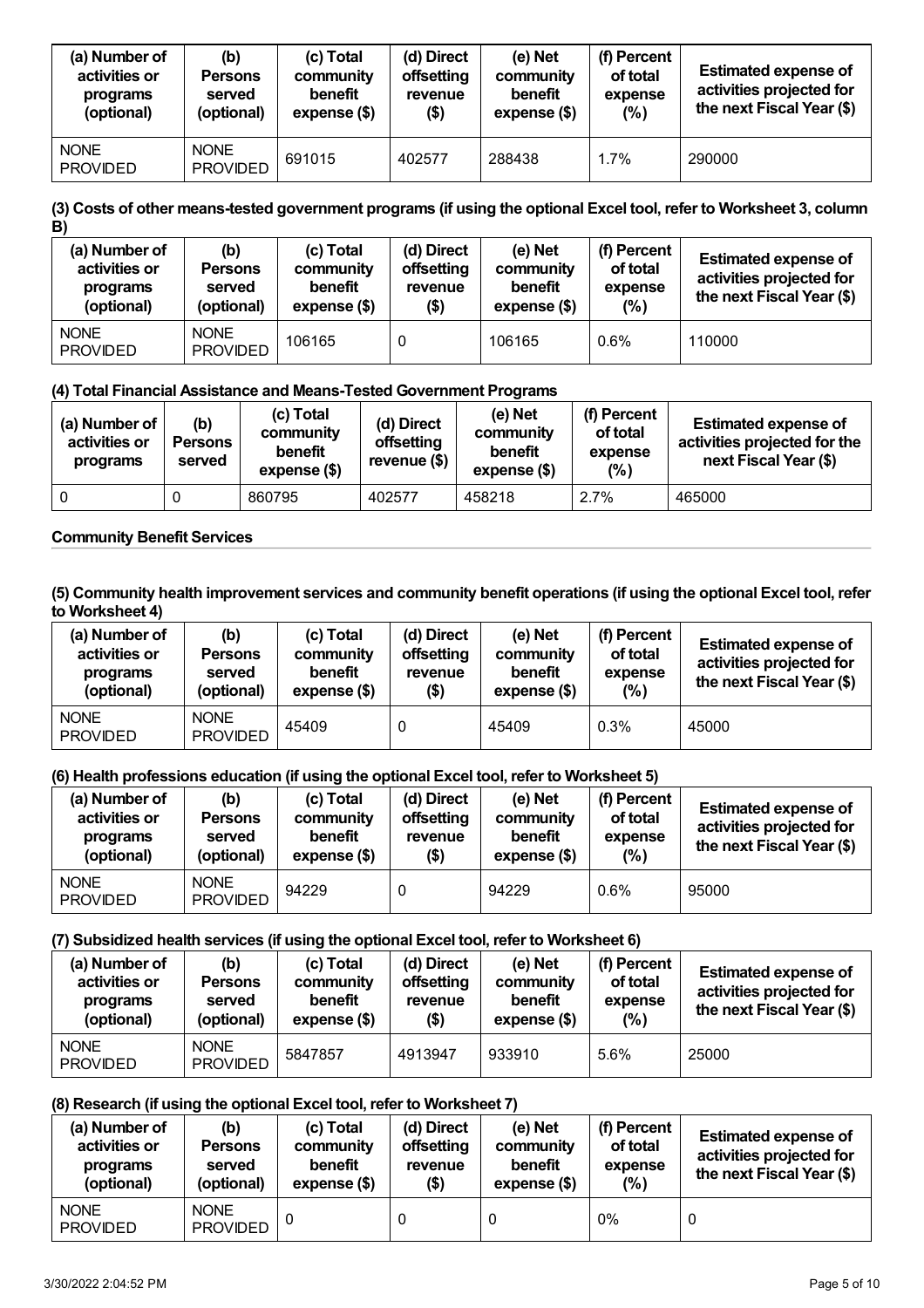#### (9) Cash and in-kind contributions for community benefit (if using the optional Excel tool, refer to Worksheet 8)

| (a) Number of<br>activities or<br>programs<br>(optional) | (b)<br><b>Persons</b><br>served<br>(optional) | (c) Total<br>community<br>benefit<br>expense (\$) | (d) Direct<br>offsetting<br>revenue<br>(\$) | $(e)$ Net<br>community<br>benefit<br>expense (\$) | (f) Percent<br>of total<br>expense<br>(% ) | <b>Estimated expense of</b><br>activities projected for<br>the next Fiscal Year (\$) |
|----------------------------------------------------------|-----------------------------------------------|---------------------------------------------------|---------------------------------------------|---------------------------------------------------|--------------------------------------------|--------------------------------------------------------------------------------------|
| <b>NONE</b><br><b>PROVIDED</b>                           | <b>NONE</b><br><b>PROVIDED</b>                | 56153                                             |                                             | 56153                                             | 0.3%                                       | 56000                                                                                |

#### **(10) Total Other Benefits**

| (a) Number of<br>activities or<br>programs | (b)<br><b>Persons</b><br>served | (c) Total<br>community<br>benefit<br>expense (\$) | (d) Direct<br>offsetting<br>revenue (\$) | (e) Net<br>community<br>benefit<br>$expense$ $($)$ | (f) Percent<br>of total<br>expense<br>$(\%)$ | <b>Estimated expense of</b><br>activities projected for the<br>next Fiscal Year (\$) |
|--------------------------------------------|---------------------------------|---------------------------------------------------|------------------------------------------|----------------------------------------------------|----------------------------------------------|--------------------------------------------------------------------------------------|
|                                            |                                 | 6043648                                           | 4913947                                  | 1129701                                            | 6.7%                                         | 221000                                                                               |

#### **Total**

#### **(11) Totals**

| (a) Number of<br>activities or<br>programs | (b)<br><b>Persons</b><br>served | (c) Total<br>community<br>benefit<br>expense (\$) | (d) Direct<br>offsetting<br>revenue $($)$ | (e) Net<br>community<br>benefit<br>expense (\$) | (f) Percent<br>of total<br>expense<br>(%) | <b>Estimated expense of</b><br>activities projected for the<br>next Fiscal Year (\$) |
|--------------------------------------------|---------------------------------|---------------------------------------------------|-------------------------------------------|-------------------------------------------------|-------------------------------------------|--------------------------------------------------------------------------------------|
| 0                                          |                                 | 6904443                                           | 5316524                                   | 1587919                                         | $9.4\%$                                   | \$686000                                                                             |

## <span id="page-5-0"></span>**Section 5: Community Building Activities**

i<br>L

#### **Total expense (\$; entered at top of Section 4)** 16815440

#### **(1) Physical improvements and housing**

| (a) Number of          | (b) Persons                    | (c) Total         | (d) Direct    | (e) Net community | (f) Percent of |
|------------------------|--------------------------------|-------------------|---------------|-------------------|----------------|
| activities or programs | served                         | community benefit | offsetting    | benefit expense   | total expense  |
| (optional)             | (optional)                     | expense (\$)      | revenue $($)$ | (\$)              | (%)            |
| NONE PROVIDED          | <b>NONE</b><br><b>PROVIDED</b> |                   |               |                   | $0\%$          |

#### **(2) Economic development**

| (a) Number of<br>activities or programs<br>(optional) | (b) Persons<br>served<br>(optional) | (c) Total<br>community benefit<br>expense (\$) | (d) Direct<br>offsetting<br>revenue $($)$ | (e) Net community<br>benefit expense | (f) Percent of<br>total expense<br>$(\%)$ |
|-------------------------------------------------------|-------------------------------------|------------------------------------------------|-------------------------------------------|--------------------------------------|-------------------------------------------|
| NONE PROVIDED                                         | <b>NONE</b><br><b>PROVIDED</b>      |                                                |                                           |                                      | $0\%$                                     |

#### **(3) Community support**

| (a) Number of<br>activities or programs<br>(optional) | (c) Total<br>(b) Persons<br>community benefit<br>served<br>expense (\$)<br>(optional) |       | (d) Direct<br>offsetting<br>revenue $($)$ | (e) Net community<br>benefit expense<br>(\$) | (f) Percent of<br>total expense<br>$(\%)$ |
|-------------------------------------------------------|---------------------------------------------------------------------------------------|-------|-------------------------------------------|----------------------------------------------|-------------------------------------------|
| NONE PROVIDED                                         | <b>NONE</b><br><b>PROVIDED</b>                                                        | 33040 |                                           | 33040                                        | $0.2\%$                                   |

#### **(4) Environmental improvements**

| (a) Number of          | (b) Persons                    | (c) Total         | (d) Direct    | (e) Net community | (f) Percent of |
|------------------------|--------------------------------|-------------------|---------------|-------------------|----------------|
| activities or programs | served                         | community benefit | offsetting    | benefit expense   | total expense  |
| (optional)             | (optional)                     | expense (\$)      | revenue $($)$ | (\$)              | (% )           |
| NONE PROVIDED          | <b>NONE</b><br><b>PROVIDED</b> |                   |               |                   | 0%             |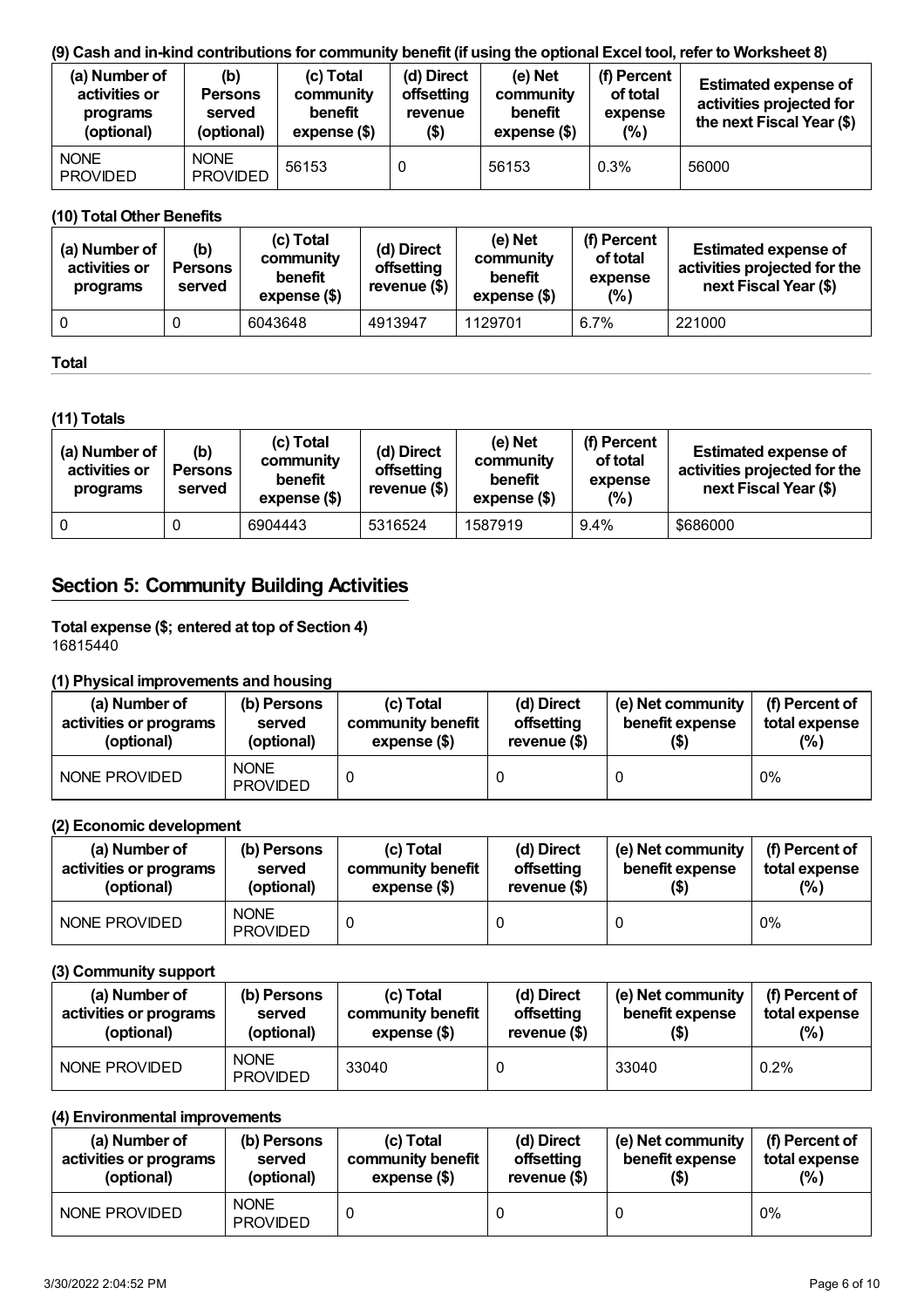#### **(5) Leadership development and training for community members**

| (a) Number of          | (b) Persons                    | (c) Total         | (d) Direct    | (e) Net community | (f) Percent of |
|------------------------|--------------------------------|-------------------|---------------|-------------------|----------------|
| activities or programs | served                         | community benefit | offsetting    | benefit expense   | total expense  |
| (optional)             | (optional)                     | expense (\$)      | revenue $($)$ | $($ \$)           | $(\%)$         |
| NONE PROVIDED          | <b>NONE</b><br><b>PROVIDED</b> |                   |               |                   | 0%             |

#### **(6) Coalition building**

| (a) Number of<br>activities or programs<br>(optional) | (c) Total<br>(b) Persons<br>community benefit<br>served<br>(optional)<br>expense (\$) |       | (d) Direct<br>offsetting<br>revenue $(\$)$ | (e) Net community<br>benefit expense<br>(\$) | (f) Percent of<br>total expense<br>$(\% )$ |
|-------------------------------------------------------|---------------------------------------------------------------------------------------|-------|--------------------------------------------|----------------------------------------------|--------------------------------------------|
| NONE PROVIDED                                         | <b>NONE</b><br><b>PROVIDED</b>                                                        | 29544 |                                            | 29544                                        | 0.2%                                       |

#### **(7) Community health improvement advocacy**

| (a) Number of          | (b) Persons                    | (c) Total         | (d) Direct    | (e) Net community | (f) Percent of |
|------------------------|--------------------------------|-------------------|---------------|-------------------|----------------|
| activities or programs | served                         | community benefit | offsetting    | benefit expense   | total expense  |
| (optional)             | (optional)                     | expense (\$)      | revenue $($)$ | (\$)              | $(\%)$         |
| NONE PROVIDED          | <b>NONE</b><br><b>PROVIDED</b> | 19928             |               | 19928             | 0.1%           |

#### **(8) Workforce development**

| (a) Number of          | (b) Persons                    | (c) Total         | (d) Direct    | (e) Net community | (f) Percent of |
|------------------------|--------------------------------|-------------------|---------------|-------------------|----------------|
| activities or programs | served                         | community benefit | offsetting    | benefit expense   | total expense  |
| (optional)             | (optional)                     | expense (\$)      | revenue $($)$ | (\$)              | (% )           |
| NONE PROVIDED          | <b>NONE</b><br><b>PROVIDED</b> |                   |               |                   | $0\%$          |

#### **(9) Other**

| (a) Number of          | (b) Persons                    | (c) Total         | (d) Direct    | (e) Net community | (f) Percent of |
|------------------------|--------------------------------|-------------------|---------------|-------------------|----------------|
| activities or programs | served                         | community benefit | offsetting    | benefit expense   | total expense  |
| (optional)             | (optional)                     | expense (\$)      | revenue $($)$ | (\$)              | $(\%)$         |
| NONE PROVIDED          | <b>NONE</b><br><b>PROVIDED</b> | 4114              |               | 4114              | 0%             |

#### **Total**

#### **(10) Totals**

| (a) Number of<br>activities or<br>programs | (b)<br><b>Persons</b><br>served | (c) Total community<br>benefit expense (\$) | (d) Direct<br>offsetting<br>revenue (\$) | (e) Net community<br>benefit expense (\$) | (f) Percent of<br>total expense<br>(% ) |
|--------------------------------------------|---------------------------------|---------------------------------------------|------------------------------------------|-------------------------------------------|-----------------------------------------|
|                                            |                                 | 86626                                       |                                          | 86626                                     | 0.5%                                    |

### <span id="page-6-0"></span>**Section 6: Medicare**

**Enter total revenue received fromMedicare (\$ -- including DSH and IME)** NONE PROVIDED

**Enter Medicare allowable costs of care relating to payments specified above (\$)** NONE PROVIDED

**Medicare surplus (shortfall)** \$NaN

Describe the extent to which any shortfall reported above should be treated as community benefit. Please also **describe the costing methodology or source used to determine the amount reported above.** NONE PROVIDED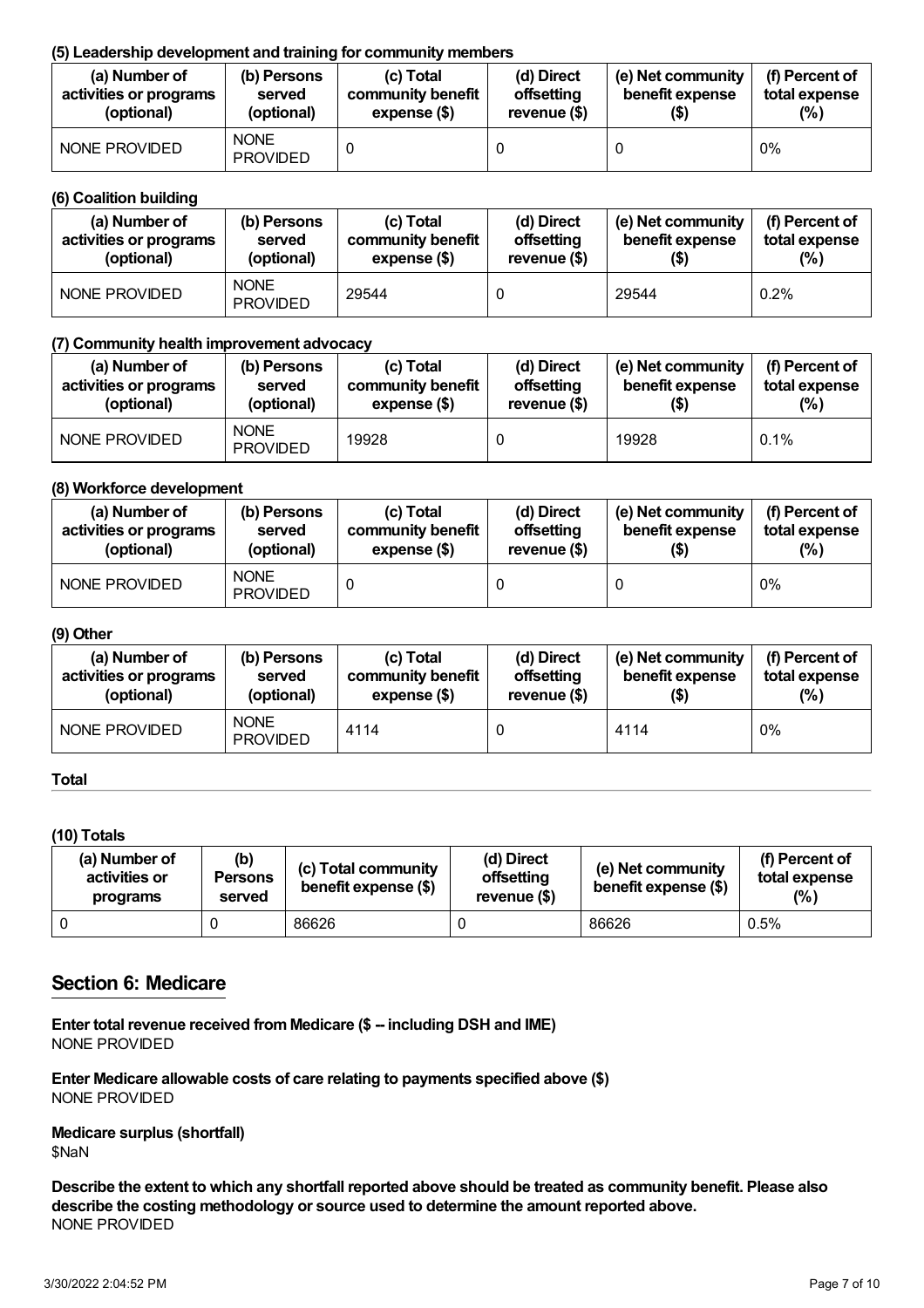NONE PROVIDED Describe the costing methodology or source used to determine the amount reported above. Please check the boxes **below that describe the method used:**

## <span id="page-7-0"></span>**Section 7: Summary Financial Measures**

**Gross Receipts fromOperations (\$)** 16800918

**Net operating costs (\$)** 16815440

**Ratio of gross receipts fromoperations to net operating costs** 0.999

**Unreimbursed Community Benefit Costs**

**Financial Assistance and Means-Tested Government Programs (\$)** 458218

**Other Community Benefit Costs (\$)** 1129701

**Community Building Activities (\$)** 86626

**Total Unreimbursed Community Benefit Expenses (\$)** 1674545

**Net community benefit costs as a percent of net operating costs (%)** 9.96%

**Other Community Benefits (optional)**

**Leveraged Revenue for Community Benefit Activities (\$)** 129945

**Medicare Shortfall (\$)** \$NaN

## <span id="page-7-1"></span>**Section 8: Community Engagement in the Community Benefits Process**

#### **Please list below**

| <b>Community Organizations, Local Government</b><br><b>Officials and other Representatives of the Public:</b> | <b>Indentification</b><br>of Need | <b>Prioritization</b><br>of Need | <b>Development</b><br>of the Plan | Commented<br><b>on</b><br><b>Proposed</b><br><b>Plan</b> |
|---------------------------------------------------------------------------------------------------------------|-----------------------------------|----------------------------------|-----------------------------------|----------------------------------------------------------|
| Cornerstone VNA                                                                                               | Yes                               | Yes                              | <b>No</b>                         | Yes                                                      |
| <b>Frisbie Memorial Hospital</b>                                                                              | Yes                               | Yes                              | Yes                               | Yes                                                      |
| City Counselor Elaine Lauterborn                                                                              | Yes                               | Yes                              | Yes                               | Yes                                                      |
| school administrative unit #61                                                                                | Yes                               | Yes                              | <b>No</b>                         | <b>No</b>                                                |
| SOS recovery community organization                                                                           | Yes                               | Yes                              | <b>No</b>                         | N <sub>o</sub>                                           |
| Spaulding HS                                                                                                  | Yes                               | Yes                              | <b>No</b>                         | N <sub>o</sub>                                           |
| <b>Emergency services FMH</b>                                                                                 | Yes                               | Yes                              | Yes                               | <b>Yes</b>                                               |
| Gerro-psych FMH                                                                                               | Yes                               | Yes                              | Yes                               | <b>Yes</b>                                               |
| <b>Clinical Administration FMH</b>                                                                            | Yes                               | Yes                              | Yes                               | Yes                                                      |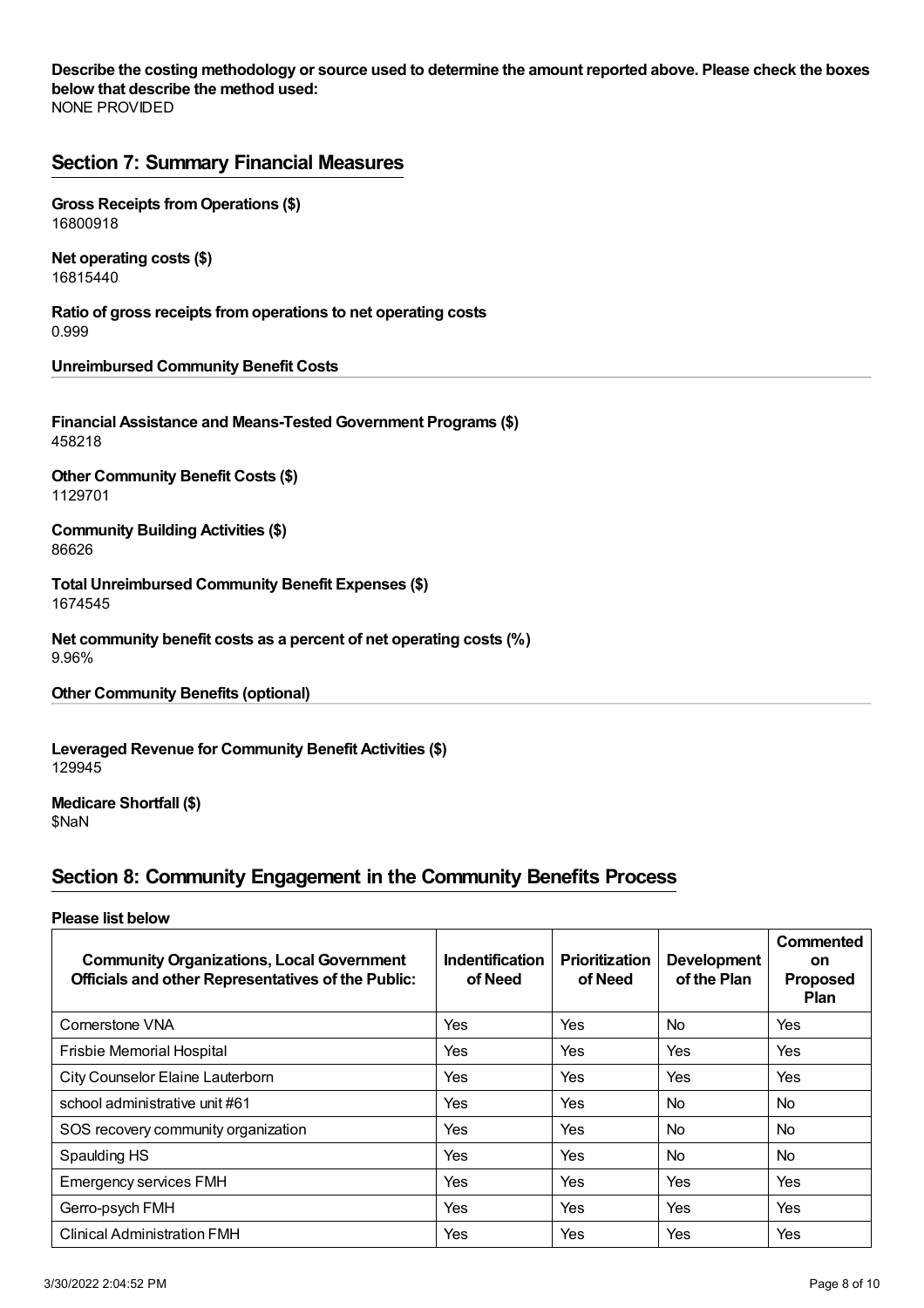| <b>Community Organizations, Local Government</b><br><b>Officials and other Representatives of the Public:</b> | Indentification<br>of Need | <b>Prioritization</b><br>of Need | <b>Development</b><br>of the Plan | Commented<br>on<br><b>Proposed</b><br><b>Plan</b> |
|---------------------------------------------------------------------------------------------------------------|----------------------------|----------------------------------|-----------------------------------|---------------------------------------------------|
| RW Creteau Tech center Spaulding HS                                                                           | Yes                        | Yes                              | <b>No</b>                         | N <sub>o</sub>                                    |
| Jocelyn Capel Community member                                                                                | Yes                        | Yes                              | <b>No</b>                         | N <sub>o</sub>                                    |
| Lesley Humel Community member                                                                                 | Yes                        | Yes                              | <b>No</b>                         | N <sub>o</sub>                                    |
| Homeless center of Strafford County                                                                           | Yes                        | <b>No</b>                        | <b>No</b>                         | N <sub>o</sub>                                    |
| Chris Blair Community member                                                                                  | Yes                        | Yes                              | <b>No</b>                         | N <sub>o</sub>                                    |
| Barbara Badger Community member                                                                               | Yes                        | Yes                              | <b>No</b>                         | <b>No</b>                                         |

#### **Please provide a description of the methods used to solicit community input on community needs:**

The CHNA methodology included: Secondary data assessment, digital trends review, qualitative and primary data assessment including input form patients and community members acquired through community surveys along with needs prioritization using a proprietary process

### <span id="page-8-0"></span>**Section 9: Charity Care Compliance**

Yes **The valuation of charity does not include any bad debt, receivables or revenue.**

Yes **Awritten charity care policy is available to the public.**

Yes **Any individual can apply for charity care.**

Yes **Any applicant will receive a prompt decision on eligibility and amount of charity care offered.**

N/A **Notice of the charity care policy is posted in lobbies.**

N/A **Notice of the policy is posted in waiting rooms.**

N/A **Notice of the policy is posted in other public areas of our facilities.**

Yes **Notice of the charity care policy is given to recipients who are served in their home.**

## <span id="page-8-1"></span>**Section 10: Certification Contact**

**Name of Person Submitting the Community Benefits Report**

**First Name** Julie **Last Name** *Reynolds* **Title** *President /CEO* **Email** jreynolds@cornerstonevna.org

**NHCT-31 (December 2020)**

## <span id="page-8-2"></span>**Status History**